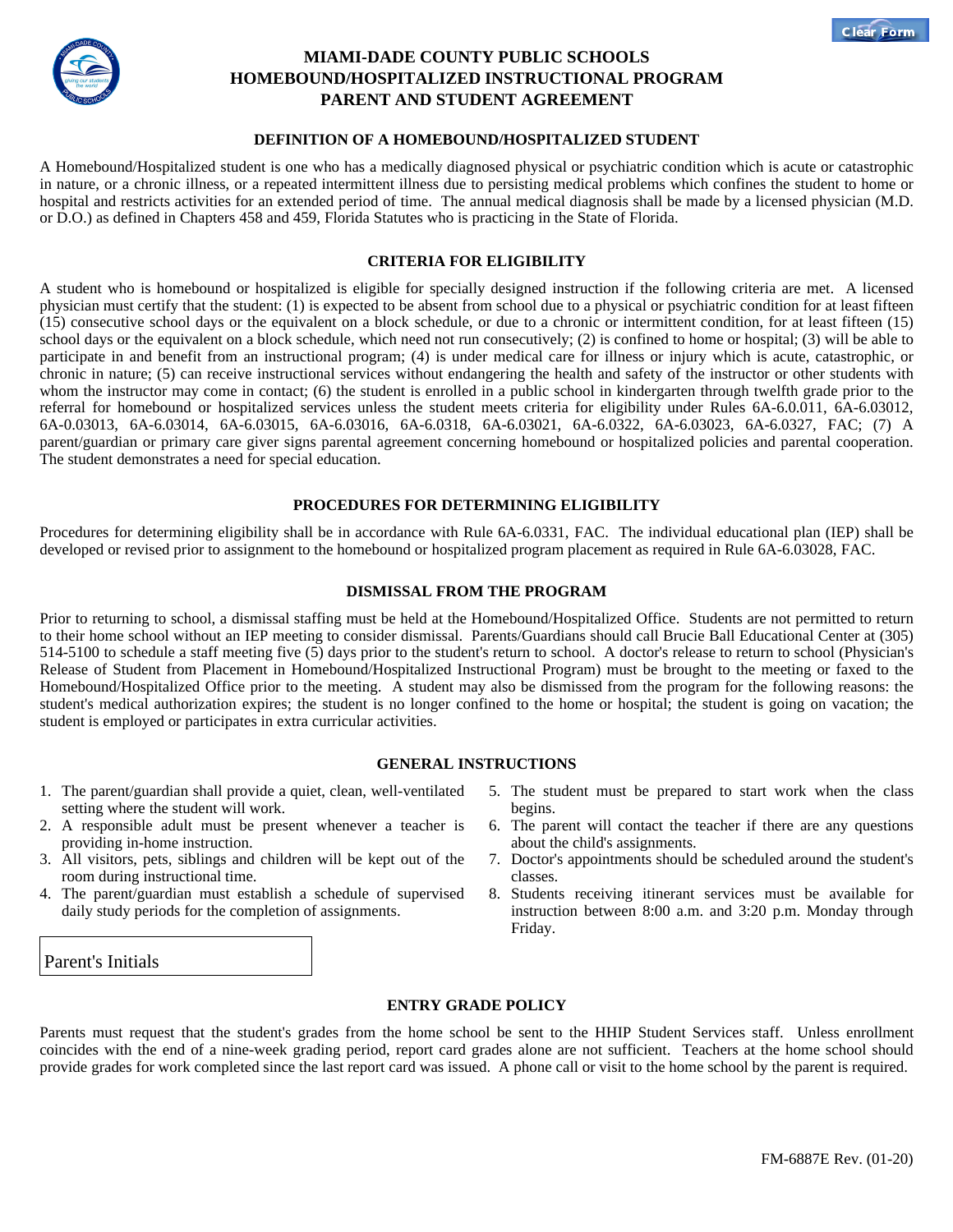#### **ATTENDANCE**

Due to strictly enforced attendance policies, credit for courses may only be awarded when minimal contact hours have been met. If your child misses a class due to a medical appointment, it is your responsibility to obtain a doctor's note verifying your child was seen in the doctor's office that day. Absences will only be excused for time covered on the physician's note and only after receipt of the note in the Homebound/Hospitalized Office. Students enrolled in the Homebound/Hospitalized Instructional Program are expected to be in class even when they are sick with headaches, colds, stomach aches, etc. These are not chronic or severe enough conditions to warrant absence from instruction. Unreported absences will result in an unexcused absence. Absences must be reported by the parent/guardian to the itinerant or teleclass homeroom teacher. Multiple unexcused absences will require truancy intervention.

#### **TEXTBOOK**

Textbooks and instructional materials are provided to students who participate in the HHIP program. Parents must sign for them and accept responsibility for their loss or deterioration of their condition when they are returned to Brucie Ball.

#### **PREPARATION**

Assignments will be made by the teacher at the end of each visit or teleclass. You are urged to assist your child in arranging a set time each day for the preparation of his/her assignments. Satisfactory progress cannot be achieved unless daily work is done. At no time should the parent do the student's assigned work or attempt to correct his/her work since this does not represent a true picture of the student's progress.

#### **EMPLOYMENT AND PARTICIPATION IN EXTRA-CURRICULAR ACTIVITIES**

Working and participation in extra-curricular activities is not permitted during the time a student is enrolled in the Homebound/Hospitalized Instructional Program.

## **PARENT AGREEMENT**

I certify that my child is confined to the home or hospital and that I will comply with the policies of the Homebound/Hospitalized Instructional Program.

SIGNATURE OF PARENT/LEGAL GUARDIAN DATE

PRINT NAME

CONTACT TELEPHONE NUMBER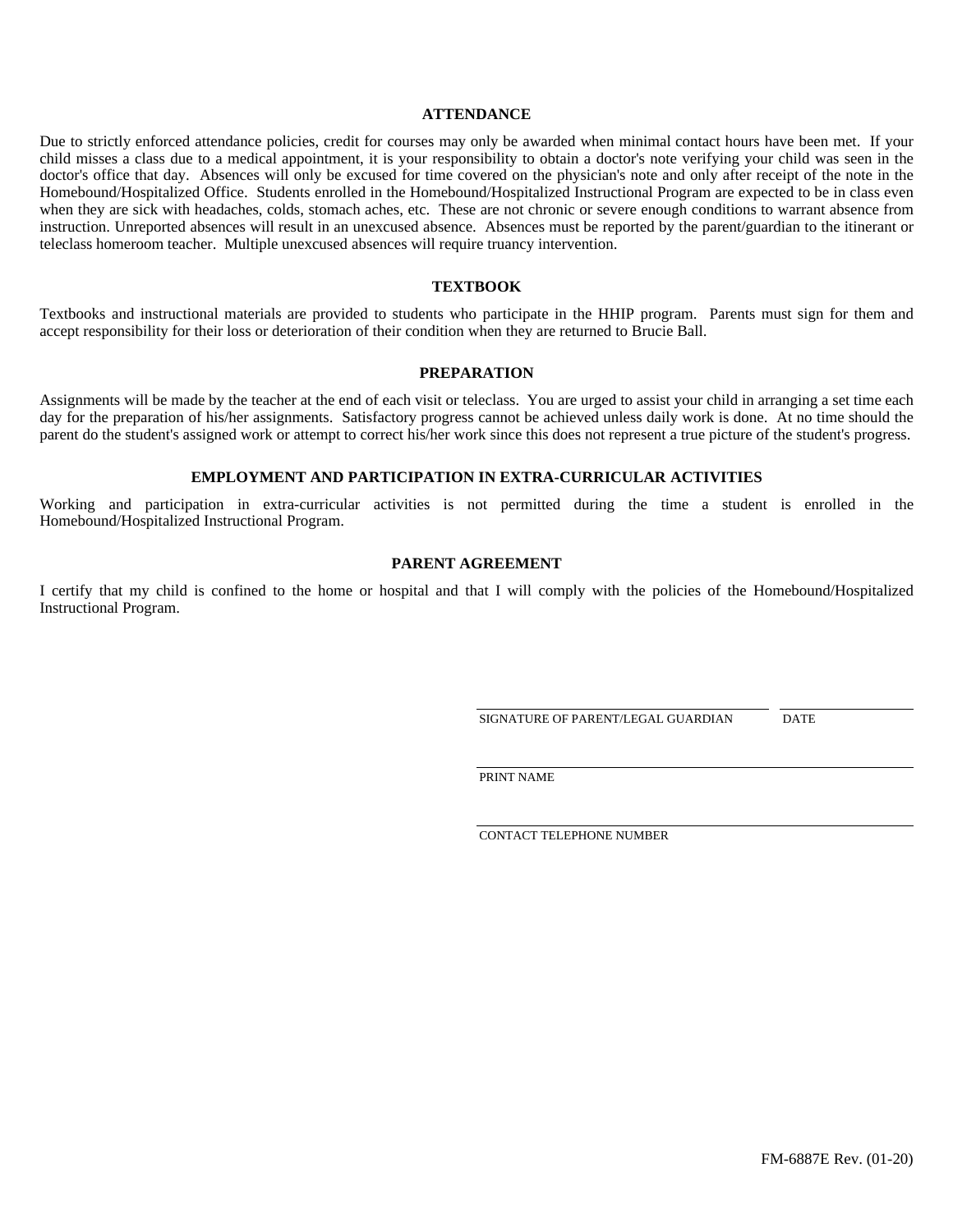

# **MIAMI-DADE COUNTY PUBLIC SCHOOLS OFICINA DEL PROGRAMA DE INSTRUCCIÓN PARA ESTUDIANTES EN EL HOGAR U HOSPITAL ACUERDO ENTRE LOS PADRES Y EL ESTUDIANTE**

## **QUÉ SIGNIFICA UN ESTUDIANTE QUE RECIBE INSTRUCCIÓN EN LA CASA U HOSPITAL**

Un estudiante que recibe instrucción en la casa u hospital es aquel estudiante que ha sido diagnosticado con una condición física o mental la cual es grave o catastrófica, o con una enfermedad crónica, o con una enfermedad intermitente repetida debido a problemas médicos continuos que confinan al estudiante a su casa u hospital y lo restringe de sus actividades por un largo período de tiempo. El diagnóstico anual debe ser relizado por parte de un médico con licencia (M.D. o D.O.) como se indica en los Capítulos 458 y 459 de los Estatutos de la Florida, quien ejerce en el Estado de la Florida.

# **REQUISITOS PARA ADMISIÓN**

El estudiante confinado a su casa u hospitalizado califica para instrucción diseñada especialmente si cumple con los siguientes requisitos. Un médico licenciado debe certificar que el estudiante: 1) va a estar ausente de la escuela debido a una condición física o mental por lo menos quince (15) días escolares consecutivos o lo equivalente en un programa de instrucción en los dias asignados, o debido a una enfermedad crónica o intermitente, por lo menos quince (15) días escolares o lo equivalente de instrucción en los dias asignados, el cual no tiene que ser consecutivo; (2) está restringido a la casa u hospital; (3) podrá participar en o beneficiarse de un programa de instrucción; (4) está bajo cuidado médico por motivos de enfermedad o lesión, la cual es grave, catastrófica o crónica; (5) puede recibir servicios de instrucción sin perjudicar la salud y seguridad del instructor u otros estudiantes con los cuales el instructor pudiese tener contacto; (6) el estudiante está inscrito en la escuela pública de kindergarten hasta doceavo grado antes de recomendarlo para los servicios en el hogar u hospitalizado, a no ser que el estudiante cumpla con los requisitos para admisión de acuerdo con las Reglas 6A-6.0.011, 6A-6.03012, 6A-0.03013, 6A-6.03014, 6A-6.03015, 6A-6.03016, 6A-6.0318, 6A-6.03021, 6A-6.0322, 6A-6.03023, 6A-6.0327, FAC; (7) Un padre o una madre o tutor legal o el cuidador del estudiante firma un acuerdo de cooperación con respecto a las políticas del programa e instrucción en el hogar u hospital. El estudiante muestra signos de necesitar educación especial.

# **PROCEDIMIENTOS PARA DETERMINAR ADMISIÓN**

Los procedimientos para determinar admisión al programa cumplirán con la Regla 6A-6.0331, FAC. El plan de educación individual será desarrollado o modificado antes de que el estudiante sea asignado al programa de instrucción para estudiantes en el hogar u hospital de acuerdo con la Regla 6A-6.03028, FAC.

# **AUTORIZACIÓN PARA RETIRARSE DEL PROGRAMA**

Antes de regresar a la escuela, se debe llevar a cabo una reunión en la oficina del personal autorizado para retirar a un estudiante del programa de instrucción para estudiantes en el hogar u hospitalizados. No se permite que el estudiante regrese a su escuela sin que el equipo de IEP se haya reunido y considerado su salida del programa. Los padres o tutor legal deben llamar al "Brucie Ball Educational Center" [Centro de Educación Brucie Ball] al (305) 514-5100 para hacer una cita para una reunión del personal autorizado cinco (5) días antes de que el estudiante regrese a la escuela. Los padres o tutor legal deben traer a la reunión o enviar por facsímile antes de la reunión, una autorización firmada por el médico que certifique que el estudiante puede regresar a la escuela y retirarse del programa de instrucción para estudiantes restringidos en el hogar u hospitalizados. Es posible también que el estudiante se retire del programa por las siguientes razones: la autorización médica del estudiante se expira; el estudiante ya no está restringido a la casa u hospital; el estudiante se va de vacaciones; el estudiante está empleado o participa en actividades extracurriculares.

### **INSTRUCCIONES GENERALES**

- 1. Los padres o tutor legal proveerán un ambiente limpio, silencioso y bien ventilado para que el estudiante pueda
- 2. trabajar. Un adulto responsable debe estar presente cuando un(a) profesor(a) está proveyendo los servicios de instrucción en la casa.
- 3. Todos los visitantes, animales domésticos, hermanos o hermanas y otros niños estarán fuera de la habitación durante el período de instrucción.
- 4. Los padres o tutor legal deben establecer un programa de períodos de estudio diarios supervisados para completar las tareas.

 Iniciales del padre o de la madre o tutor legal

- 5. El estudiante debe estar preparado para comenzar a trabajar cuando comienza la clase.
- 6. Los padres se pondrán en contacto con el(la) profesor(a) si tienen alguna pregunta sobre las tareas del(de la) niño(a).
- 7. Las citas con el médico se deben hacer en horas que no están programadas las clases del estudiante.
- 8. Estudiantes que reciben servicios de instrucción itineraria tienen que estar disponible entre las 8:00 a.m. y las 3:20 p.m. de Lunes a Viernes.

### **POLÍTICA SOBRE LAS CALIFICACIONES PARA ENTRAR AL PROGRAMA**

Los padres deben solicitar que las notas o calificaciones del estudiante de su escuela sean enviadas al personal de Servicios para Estudiantes de HHIP. A no ser que la inscripción al programa coincida con la terminación del período de calificación de nueve semanas, las notas del boletín solamente no son suficientes. Los profesores de la escuela del estudiante deben proporcionar las notas de las tareas completadas después de la fecha de emisión del último boletín de calificaciones. Es necesario que el padre o la madre o tutor del estudiante llamen o visiten la escuela.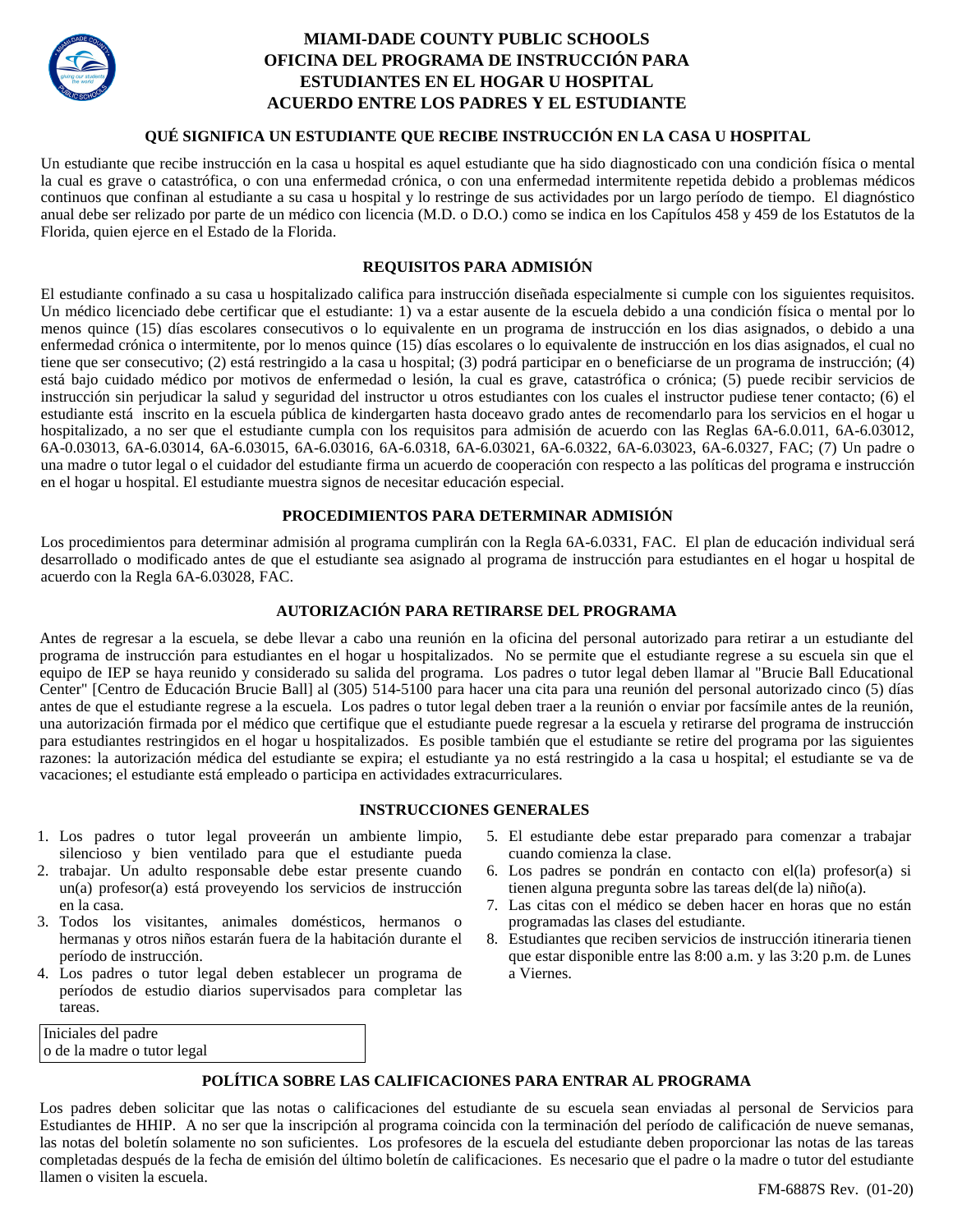## **ASISTENCIA**

Debido a las políticas de asistencia estrictamente ejecutadas, solamente se emiten créditos por los cursos cuando se haya cumplido el mínimo de las horas de instrucción. Si su niño o niña falta alguna clase debido a una cita con el médico, es su responsabilidad obtener una nota del médico verificando que su niño o niña estuvo en la oficina del médico ese día. Las ausencias permitidas o excusadas serán solamente aquellas que se verifiquen con una nota del médico y después de que la oficina del programa de instrucción para estudiantes en el hogar u hospital haya recibido dicha nota. Esperamos que los estudiantes inscritos en el programa de instrucción para estudiantes en el hogar u hospital asistan a las clases aún cuando están enfermos con dolores de cabeza, catarros o resfriados, dolores de estómago, etc. Estas condiciones no son lo suficientemente crónicas o graves para permitir ausencia de las clases. Las ausencias que no son reportadas son ausencias inexcusables. Los padres o tutor legal deben reportar las ausencias al(a la) profesor(a) ambulante o de la tele-clase. Múltiples ausencias inexcusables requerirán intervención disciplinaria especial.

#### **LIBROS DE TEXTO**

A los estudiantes que participan en el programa de HHIP se les proporciona libros de texto y materiales de instrucción. Los padres deben firmar cuando reciban los libros y ser responsables si se pierden o si están dañados cuando los devuelven al Centro Brucie Ball.

## **PREPARACIÓN**

El(la) profesor(a) asignará las tareas al terminar la visita o tele-clase. Se les recomienda a los padres a que ayuden a su niño o niña a que fijen una hora determinada para preparar su(s) tarea(s) cada día. El estudiante no puede avanzar satisfactoriamente a no ser que realice sus tareas diarias. Los padres no deben hacer las tareas asignadas a los estudiantes en ningún momento o tratar de corregir su trabajo, ya que esto no presenta el progreso verdadero del estudiante.

#### **EMPLEO Y PARTICIPACIÓN EN ACTIVIDADES EXTRACURRICULARES**

No se permite trabajar o participar en actividades extracurriculares durante el período de tiempo que el estudiante está inscrito en el programa de instrucción para estudiantes en el hogar u hospital.

#### **ACUERDO DE LOS PADRES**

Certifico que mi niño(a) está restringido(a) a la casa u hospitalizado(a) y que cumpliré con las políticas del programa de instrucción para estudiantes restringidos en la casa u hospitalizados.

FIRMA DEL PADRE O DE LA MADRE O TUTOR LEGAL FECHA

ESCRIBA EL NOMBRE EN LETRA DE MOLDE

NÚMERO DE TELÉFONO DE CONTACTO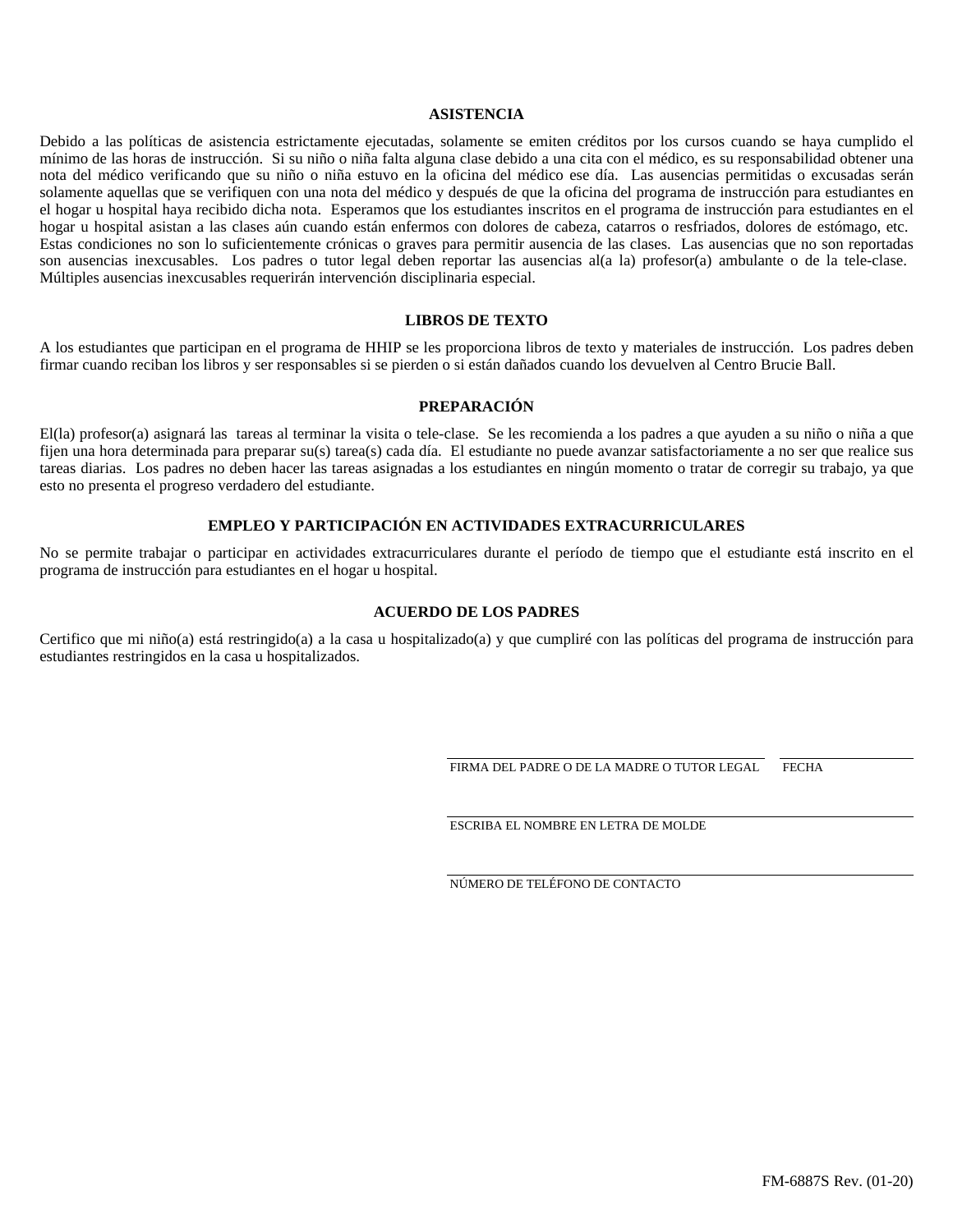

# **MIAMI-DADE COUNTY PUBLIC SCHOOLS PWOGRAM ENSTRIKSYON POU MOUN MALAD KI RETE LAKAY/OSPITALIZE AKÒ PARAN AK ELÈV**

# **DEFINISYON YON ELÈV MALAD KI RETE LAKAY/OSPITALIZE**

Yon elèv malad ki rete lakay/ospitalize se yon elèv ki gen yon dyagnostik medikal ousnon yon kondisyon sikyatrik ki grav ousnon ki katastrofik, ousnon yon maladi kronik, ousnon yon maladi ale vini ki koze pwoblèm medikal san sès ki fè elèv la kouche lakay li ousnon nan lopital epi li limite mouvman ak aktivite li yo pou lontan. Yon doktè lisansye (M.D. ousnon D.O.) dwe fè dyagnostik medikal anyèl la kòm yo dekri nan dekrè lwa Florid pou moun ki pratike lamedsin nan Chapit 458 ak 459.

#### **KONDISYON POU ELIJIBILITE**

Yon elèv malad ki rete lakay/ospitalize ka elijib pou resevwa entriksyon espesyalize sa yo si kondisyon sa yo ranpli. Yon doktè lisansye dwe sètifye ke elèv la (1) atann pou li absan lekòl pou omwens kenz (15) jou konsekitif ousnon yon peryod de tan ki ekivalan ak tan lip ran pou yon klas, li pa nesesè pou li konsekitif, akòz yon kondisyon fizik ousnon sikyatrik; (2) oblije rete lakay ousnon lopital; (3) Pral kapab patisipe ak benefisye de yon pwogram entriksyon; (4) ap resevwa yon tretman medikal pou yon maladi ousnon yon frakti ki grav, katastrofik, ousnon kronik; (5) kapab resevwa sèvis entriksyon san li mete an danje sante ak sekirite pwofesè a ousnon sante lòt elèv pwofesè a vin an kontak apre; (6) Elèv la te nan yon lekòl leta ki gen jaden danfan jiska douzyèm gred anvan yo te refere li pou sèvis nan pwogram Moun Malad ki Rete Lakay/Ospitalize omwens ke elèv la ranpli konsisyon pou elijib dapre Règ 6A-6.0.011, 6A-6.03012, 6A-0.03013, 6A-6.03014, 6A-6.03015, 6A-6.03016, 6A-6.0318, 6A-6.03021, 6A-6.0322, 6A-6.03023, 6A-6.0327, FAC; (7) Yon paran/responsab ousnon moun ki pran swen li dwe siyen konsantman konsènan pwosede Moun Malad ki Rete Lakay/Ospitalize ak kooperasyon paran. Elèv la montre li bezwen edikasyon espesyal.

## **PWOSEDI POU DETÈMINE ELIJIBILITE**

Pwosedi pou determine elijibilite dwe an akò ak règ nan lwa 6A-6.0331, FAC. Plan Edikasyon Endividyèl (IEP) la dwe devlope ousnon revise anvan yo mete elèv la nan pwogram Moun Malad ki Rete Lakay/Ospitalize kòm lalwa mande dapre règ nan lwa 6A-6.03028, FAC.

## **RETIRE ELÈV LA NAN PWOGRAM NAN**

Yon reynyon pou retire elèv la nan pwogram nan dwe fèt nan biwo Moun Malad ki Rete Lakay/Ospitalize anvan elèv la retounen lekòl. Elèv yo pa gen dwa retounen nan lekòl zòn li a san yon reynyon IEP pou konsidere retire li nan pwogram nan. Paran/responsab yo dwe rele Sant Edikasyon Brucie Ball nan nimewo (305) 514-5100 pou mete yon randevou pou yon reynyon senk (5) jou anvan elèv la retounen lekòl. Ou dwe pote yon nòt doktè ki ba li pèmisyon pou retounen lekòl (Otorizasyon Doktè Pou Elèv la Sòti Nan Pwogram Moun Malad ki Rete Lakay/Ospitalize) nan reynyon an ousnon fask li ba biwo Moun Mala ki Rete Lakay/Ospitalize anvan reynyon an. Nou ka retire yon elèv nan pwogram nan pou rezon ki swiv yo: Otorizasyon Medikal li espire; elèv la pa rete nan chanm li ousnon lopital; elèv la pral an vakans; elèv la patisipe nan aktivite apre lekòl.

#### **ENFÒMASYON JENERAL**

- 1. Paran/responsab la dwe ba yon kote ki kalm, pwòp, ke gen bon ti lè kap rantre kote elèv la ka travay.
- 2. Yon granmoun responsab dwe nan kay la chak fwa pwofesè a ap anseye nan kay la.
- 3. Tout vizitè, bèt, frè ak sè ak lòt timoun dwe rete andeyò chanm nan pandan pwofesè ap anseye.
- 4. Paran/responsab la dwe etabli yon orè chak jou pou sipèvize elèv la pandan li ap etidye pou li konplete devwa li.

## Inisyal Paran

# 5. Elèv la dwe prepare pou li kòmanse travay kou klas la kòmanse.

- 6. Paran an pral kontakte pwofesè a si gen ankenn kesyon konsènan devwa elèv la.
- 7. Yo dwe fè randevou doktè nan lè ki pa gen klas.
- 8. Elèv pwofesè ki vwayaje bay sèvis dwe disponib pou resevwa lenstriksyon ant 8:00 a.m. ak 3:20 p.m. Lendi a Vandredi.

# **RÈGLEMAN KONSÈNAN NÒT POU ANTRE NAN PWOGRAM NAN**

Paran yo dwe mande lekòl elèv la sòti a pou voye nòt elèv la ba anplwaye nan biwo sèvis elèv HHIP la. Sèlman si dat li antre a tonbe nan menm lè nèf-semèm fen semès la, kanè eskolè a sèlman pa sifi. Pwofesè nan lekòl nan zòn li sòti a dwe ba li nòt pou travay li konplete yo depi apre dènye kanè eskolè a. Paran an dwe rele ousnon vizite lekòl nan zòn elèv la.